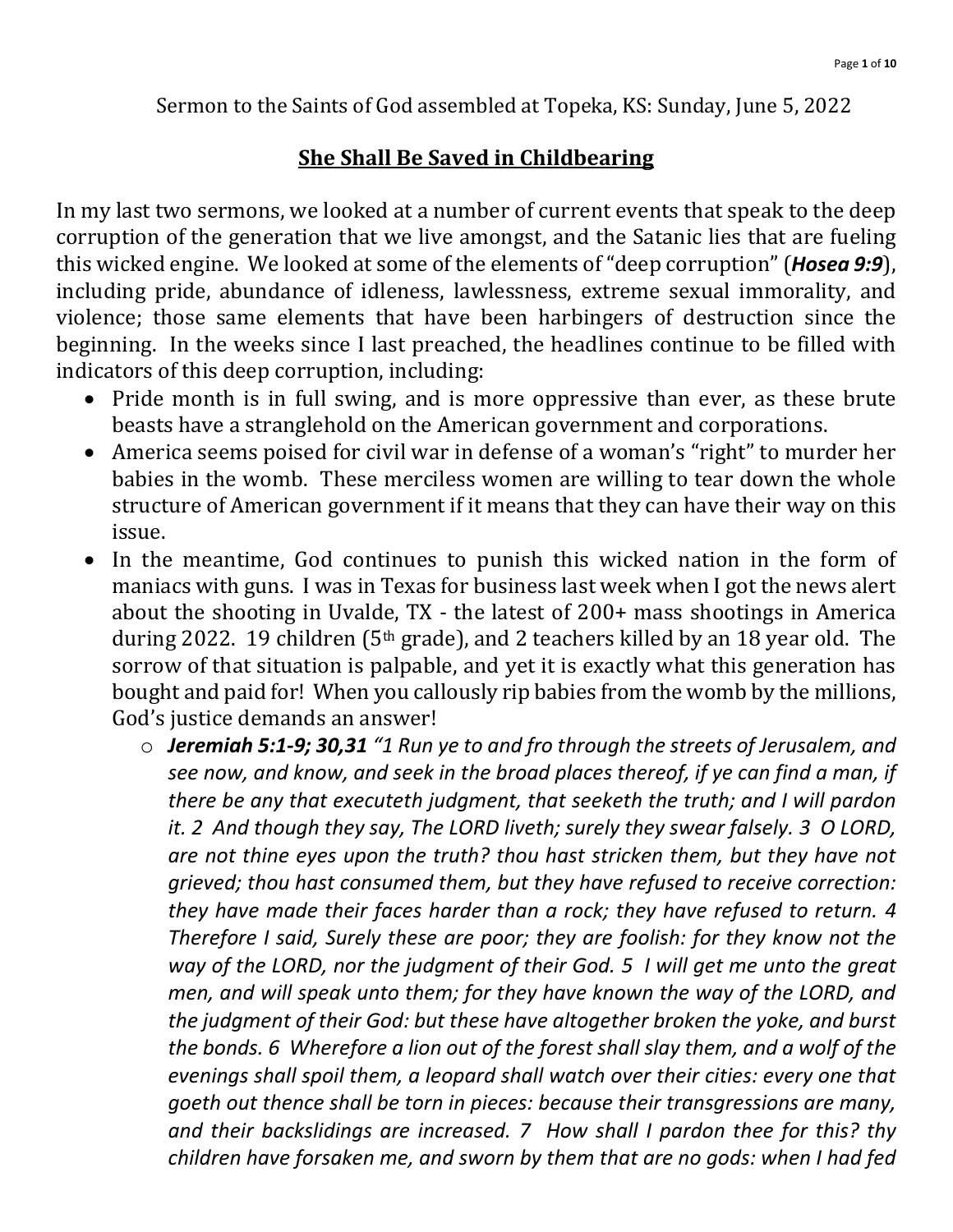*them to the full, they then committed adultery, and assembled themselves by troops in the harlots' houses. 8 They were as fed horses in the morning: every one neighed after his neighbour's wife. 9 Shall I not visit for these things? saith the LORD: and shall not my soul be avenged on such a nation as this? … 30 A wonderful and horrible thing is committed in the land; 31 The prophets prophesy falsely, and the priests bear rule by their means; and my people love to have it so: and what will ye do in the end thereof?"*

*Isaiah 3:9-12 "9 The shew of their countenance doth witness against them; and they declare their sin as Sodom, they hide it not. Woe unto their soul! for they have rewarded evil unto themselves. 10 Say ye to the righteous, that it shall be well with him: for they shall eat the fruit of their doings. 11 Woe unto the wicked! it shall be ill with him: for the reward of his hands shall be given him. 12 As for my people, children are their oppressors, and women rule over them. O my people, they which lead thee cause thee to err, and destroy the way of thy paths."*

This passage comes to mind a lot as we watch this nation implode; this is the third sermon in a row that I've referenced it. Rather than just read it again, let's look at it a little closer today, as it will be informative for where we are headed in this sermon.

#### **Children are their oppressors, and women rule over them:**

- Here we find another harbinger of a nation that is headed for destruction. This is a sign of long term rot; the moth has slowly been eating away at the fabric of society until you look up one day and there is no soundness left in it. You don't get to this awful state of affairs overnight.
- **Children are their oppressors**:
	- o The imagination of man's heart is "evil from his youth" (*Genesis 8:21*), and "foolishness is bound in the heart of a child". (*Proverbs 22:15*) These are truisms that we have all seen in ourselves, and our own children. "A child left to himself bringeth his mother to shame" (*Proverbs 29:15*). We live in a generation that has made an artform of leaving a child to himself; rather than putting the yoke of godly obedience on a child and training them to carry it (*Proverbs 22:16*), this generation has taught children that the foolish thoughts of their hearts are to be nurtured, cherished, and violently inflicted on everyone around them. Left to their own devices, children are selfish, proud, untempered, myopic, and have no regard for consequences. "I thought it, I want it, I deserve it, give it to me – NOW!" As they grow to the strength of their youth, they gain physical and mental strength, but completely lack the wisdom and prudence of experience; in fact they disdain and dismiss any counsel of those with experience. When you turn children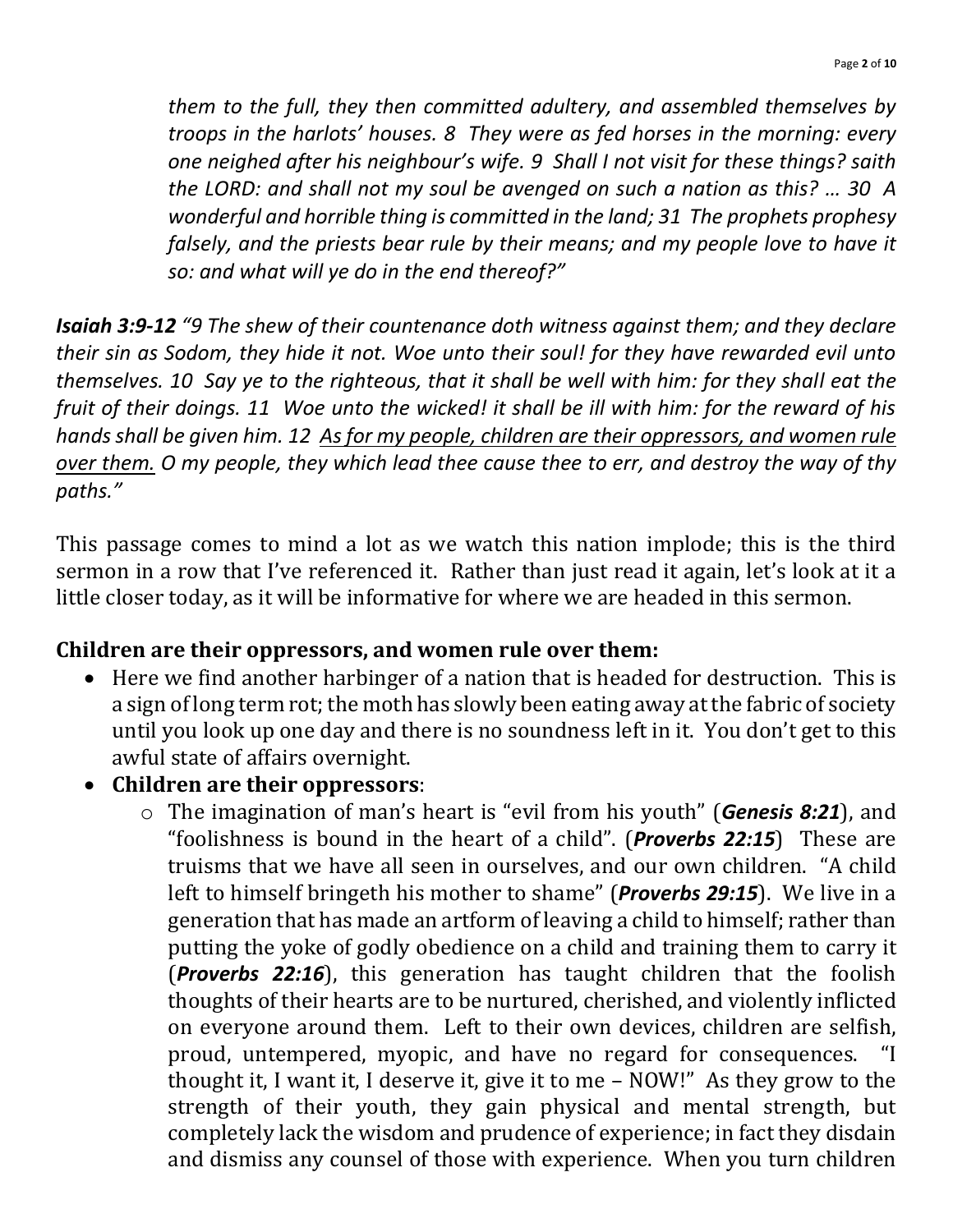loose to raise themselves, and to believe that they should inflict their nonsense loudly and violently on everyone around them, then you are inviting them to oppress you.

#### • **Women rule over them:**

- o Just reading this verse out loud in this day and age makes me a he-manwoman-hater; a card carrying member of the "patriarchy" that ought to exiled from society. Call me what you want – I'm going to lean on the word of God, rather than the wisdom of wicked men. While I'm not going to spend time defending against that nonsense, I do want to make a couple of caveats:
	- I'm not interested in down home, good-ol-boy "Christian" definitions of women. This has nothing to do with "get in the kitchen and make me a pie". I want to stick to the scriptures for the definition of gender roles, and the sins that easily beset each.
	- Women are certainly not to be the head of the house, or teaching doctrine in the church, but women have a tremendously important and valuable role in the family, the church, and in society generally. The scriptures give us examples of godly women in positions of leadership in society, ex: Deborah the righteous judge of Israel. (*Judges 4:5*) A woman's primary and typical role is to "guide the house", but that does not exclude her from being in a leadership role in society. Where that kind of leadership naturally occurs, because of a particular woman's gifts, disposition, and circumstance, it is an excellent thing. However, it is not a goal to be desired in itself, particularly where it conflicts with her primary work of guiding her house. The notion of a "career woman" – as it's own goal – is a satanic farce. Whether male or female, "careers" are a means to an end. They are the way that we provide for our family, our brethren in Christ, our ability to minister the Gospel, and be contributing members of society that love our neighbors. So then women should be working to earn a paycheck if that's what is needed to provide for herself or her family. The need is the driver, not #LifeGoals.
- o What is the sinful and destructive thing that is referenced by "women rule over them"? It begins with the order of the human creation, and the sin of Eve in the Garden.
	- *1Timothy 2:11-14 "11 Let the woman learn in silence with all subjection. 12 But I suffer not a woman to teach, nor to usurp authority over the man, but to be in silence. 13 For Adam was first formed, then Eve. 14 And Adam was not deceived, but the woman being deceived was in the transgression."*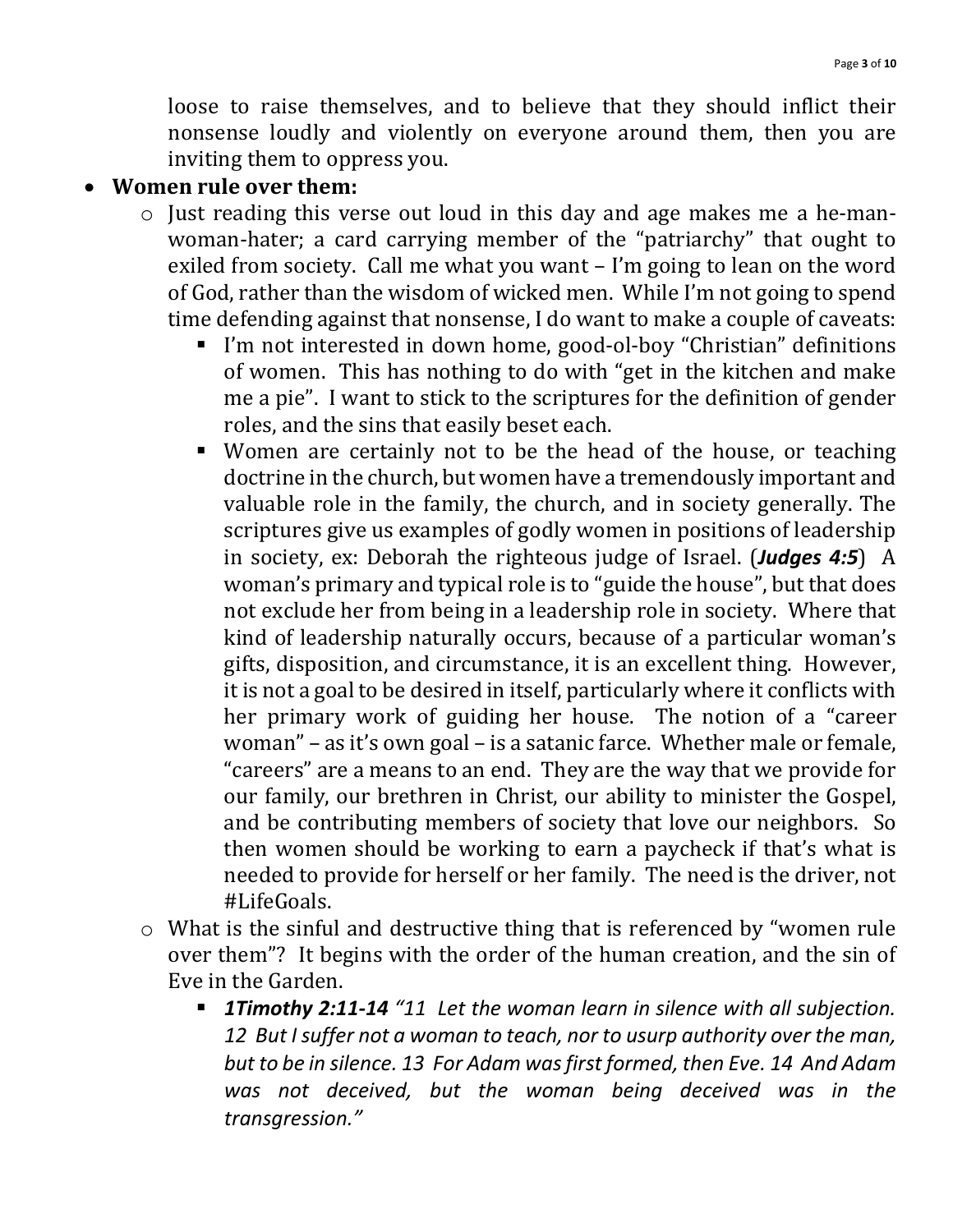- *Genesis 3:1-7 "1 Now the serpent was more subtil than any beast of the field which the LORD God had made. And he said unto the woman, Yea, hath God said, Ye shall not eat of every tree of the garden? 2 And the woman said unto the serpent, We may eat of the fruit of the trees of the garden: 3 But of the fruit of the tree which is in the midst of the garden, God hath said, Ye shall not eat of it, neither shall ye touch it, lest ye die. 4 And the serpent said unto the woman, Ye shall not surely die: 5 For God doth know that in the day ye eat thereof, then your eyes shall be opened, and ye shall be as gods, knowing good and evil. 6 And when the woman saw that the tree was good for food, and that it was pleasant to the eyes, and a tree to be desired to make one wise, she took of the fruit thereof, and did eat, and gave also unto her husband with her; and he did eat. 7 And the eyes of them both were opened, and they knew that they were naked; and they sewed fig leaves together, and made themselves aprons."*
- *Genesis 3:16-19 "16 Unto the woman he said, I will greatly multiply thy sorrow and thy conception; in sorrow thou shalt bring forth children; and thy desire shall be to thy husband, and he shall rule over thee. 17 And unto Adam he said, Because thou hast hearkened unto the voice of thy wife, and hast eaten of the tree, of which I commanded thee, saying, Thou shalt not eat of it: cursed is the ground for thy sake; in sorrow shalt thou eat of it all the days of thy life; 18 Thorns also and thistles shall it bring forth to thee; and thou shalt eat the herb of the field; 19 In the sweat of thy face shalt thou eat bread, till thou return unto the ground; for out of it wast thou taken: for dust thou art, and unto dust shalt thou return."*
- o Let's consider the elements of Eve's sin:
	- She was deceived. This is not merely a matter of trickery, as though her great sin was being a gullible simpleton. This deception played on pride and lust. Satan painted a picture that appealed to her desire to have something and be something that was not appointed for her.
	- She usurped the authority of her Father God as well as her husband, when she decided to follow Satan in redefining morality.
	- She wasn't content to stop with her own sin she recruited Adam to it as well.
- o With those elements in mind, consider the women who are leading this generation. They have completely departed from any standard of God and godliness; they have usurped the authority of their husbands, fathers, and God in daily redefining morality according to their own lust and pride – putting bitter for sweet and sweet for bitter – fully bought in to Satan's deceit. They have departed from their good office as mothers and wives to raise up a generation of wicked, lazy, selfish, gluttonous, violent, oppressive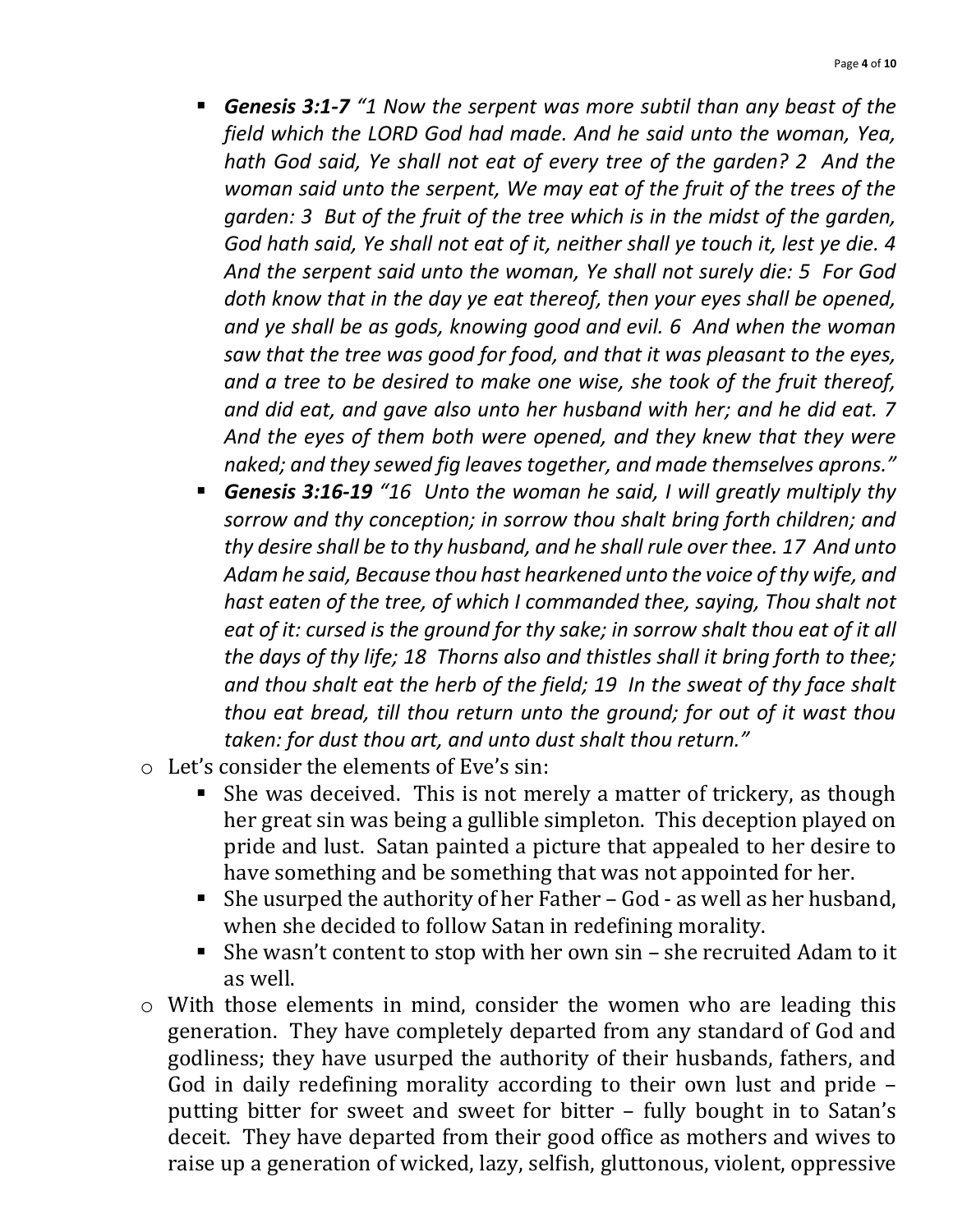brats. Rather than raising children to become sober and useful adults, they raise them to be bigger children. All the while, they mercilessly and violently recruit others to that same folly, like predatory harlots:

■ **Proverbs 6:26** "For by means of a whorish woman a man is brought to a *piece of bread: and the adulteress will hunt for the precious life."*

## • **What about the men?**

o Men have been commanded to rule their own houses well, in obedience to God; they are commanded to dwell with their wives according to knowledge and give honor unto them as unto the weaker vessel - so why is this passage silent about men? Because they have utterly failed in their duty, and have abrogated their duty to their wives and children. Jezebel could not have usurped Ahab's authority except that he allowed it. Cowardly husbands and fathers are to blame for this mess.

As dark as this all seems, fear not, my friends: *Isaiah 51:4-8 "4 Hearken unto me, my people; and give ear unto me, O my nation: for a law shall proceed from me, and I will make my judgment to rest for a light of the people. 5 My righteousness is near; my salvation is gone forth, and mine arms shall judge the people; the isles shall wait upon me, and on mine arm shall they trust. 6 Lift up your eyes to the heavens, and look upon the earth beneath: for the heavens shall vanish away like smoke, and the earth shall wax old like a garment, and they that dwell therein shall die in like manner: but my salvation shall be for ever, and my righteousness shall not be abolished. 7 Hearken unto me, ye that know righteousness, the people in whose heart is my law; fear ye not the reproach of men, neither be ye afraid of their revilings. 8 For the moth shall eat them up like a garment, and the worm shall eat them like wool: but my righteousness shall be for ever, and my salvation from generation to generation."*

With that backdrop of the destructive behavior of godless women, let us now move on to our text for today - 1Timothy chapter 2 - wherein we find wonderful and hopeful instructions for faithful women.

*1Timothy 2:1-7 "1 I exhort therefore, that, first of all, supplications, prayers, intercessions, and giving of thanks, be made for all men; 2 For kings, and for all that are in authority; that we may lead a quiet and peaceable life in all godliness and honesty. 3 For this is good and acceptable in the sight of God our Saviour; 4 Who will have all men to be saved, and to come unto the knowledge of the truth. 5 For there is one God, and one mediator between God and men, the man Christ Jesus; 6 Who gave himself a ransom for all, to be testified in due time. 7 Whereunto I am ordained a preacher, and an apostle, (I speak the truth in Christ, and lie not;) a teacher of the Gentiles in faith and verity."*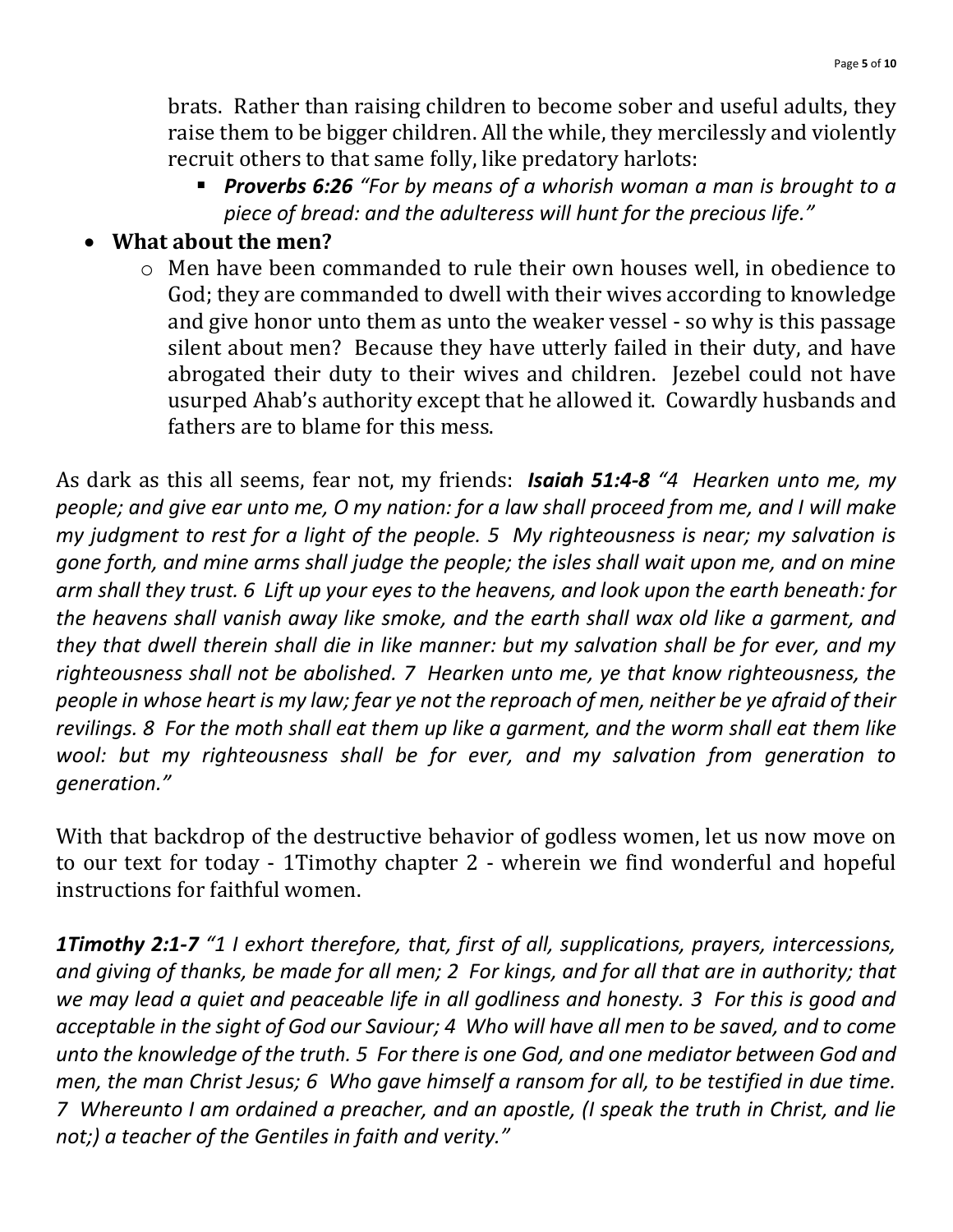- There is a lot to unpack here, but I don't have time to do that today. Let's try to boil it down. This instruction first and foremost drives at a godly perspective. If we truly recognize what manner of sinful worms we are, then we will patiently endure all things, and continue to engage in preaching and prayer.
	- o As gentiles who have been adopted into the household of God, we cannot be forgetful of the mercy that God showed in plucking us from gross darkness, and we must therefore continue to preach and pray with a hope for God to show that same mercy to others.
	- o Regardless of the salvation of our leaders, we desire that the Lord bless them in their work, so that we can peacefully live our lives in service to God. (*Romans 13:1-6*)

## *1Timothy 2:8 "I will therefore that men pray every where, lifting up holy hands, without wrath and doubting."*

- Paul sums up the first seven verses with this hearty instruction. Knowing where the hope of our salvation lies, we are to flee early and often to the mercy seat for deliverance, instruction, correction, repentance, renewing of our minds, etc. All men, all places, all circumstances – seek the Lord!
	- o **Lifting up holy hands**: I used to stumble on this phrase as though it was prescriptive of how we were to literally posture our bodies while we pray. "Lifting up hands" is descriptive – Paul is simply referencing the fact of their method of prayer. His focus isn't on the method, but rather on the word "holy". The Greek word translated as "holy" in this verse is not the typical word that means "separate; sanctified unto God, etc.". The word only occurs 8 times, and the best I can tell it is pointing to purity. We are to approach God with clean, pure hands; consider the alternative:
		- *Ezekiel 23:37 "37 That they have committed adultery, and blood is in their hands, and with their idols have they committed adultery, and have also caused their sons, whom they bare unto me, to pass for them through the fire, to devour them."*
		- When you combine this thought with the first 7 verses of the passage, I think you have this concept: Men are to walk soberly righteously and godly, and keep meekness and humility before our eyes as we encounter trials and afflictions, knowing that we have not earned favor – we have only earned punishment – our hands and hearts are filthy and corrupt, but for the righteousness of Christ clothed upon us, and the regenerating influence of the Holy Spirit; be sober, grave, temperate, sound in faith, in charity, in patience (Titus 2); it is with that purity of heart, and cleanness of hands, that we are to approach the throne of God in prayer, lest we be found as hypocritical and self-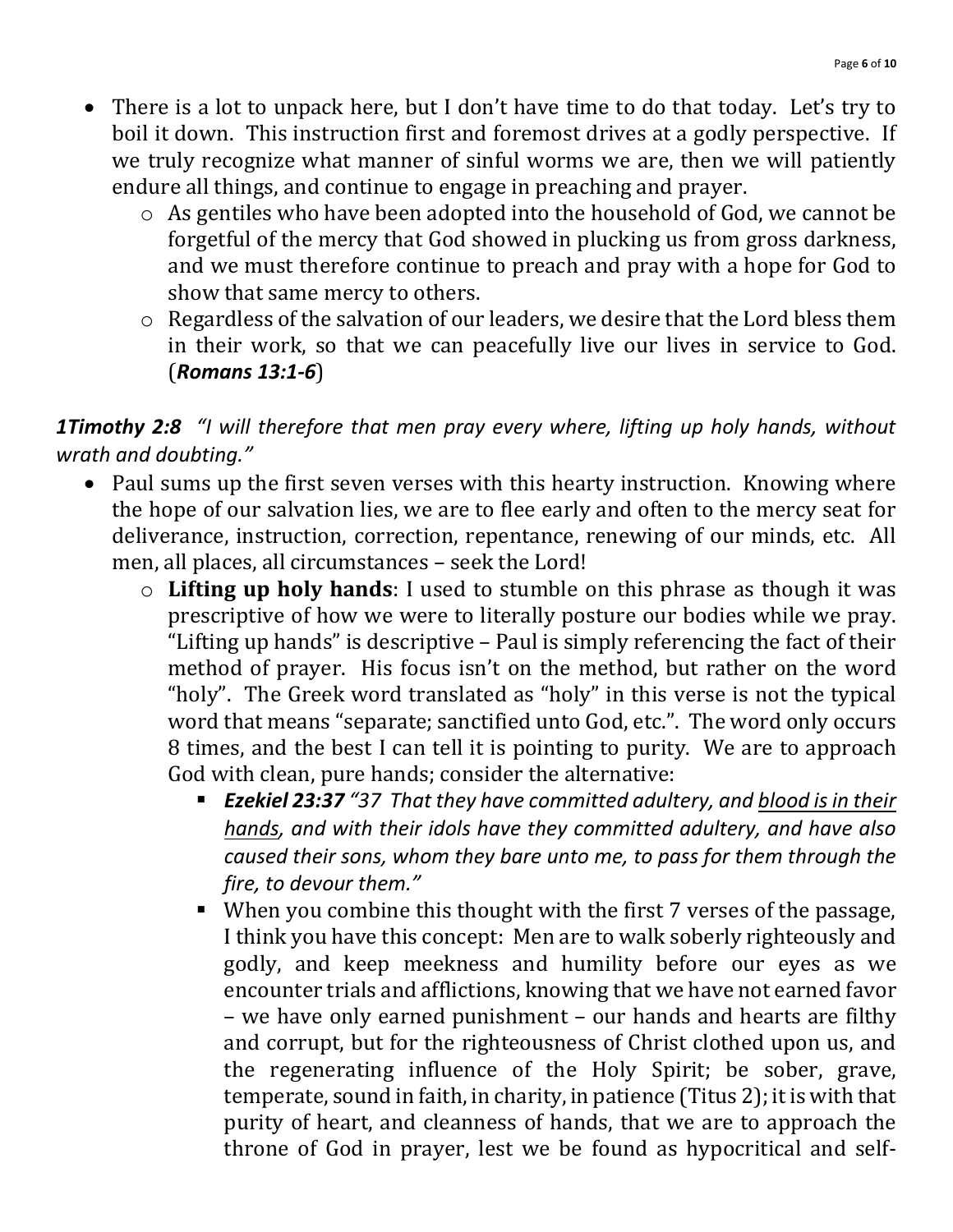serving professors, and be rejected. This must be our continual posture, and we are to encourage each other to that sober and godly disposition.

o **Without wrath and doubting:** We are to war against these two sinful tendencies, day in and day out, not just when we are approaching the Lord in prayer. We must strive against the wrath that swells in us when we consider our own afflictions, or when we consider the temporary prosperity of the wicked. We are not justified to be filled with wrath, and we do great damage to ourselves, and our ability to seek true help from God when we prop up our wrath with swelling words of justification. Similarly, we must not doubt that our trials are for our good, or that God is able to deliver us in the perfect way, at the perfect time. We don't get to dictate the form or timing of deliverance, and must approach God as the Father that has lovingly designed every chastening that we endure in this flesh.

*1Timothy 2:9,10 "In like manner also, that women adorn themselves in modest apparel, with shamefacedness and sobriety; not with broided hair, or gold, or pearls, or costly array; 10 But (which becometh women professing godliness) with good works."*

- **In like manner also**: The rest of this chapter switches focus from men to women, but it is clearly building upon what was already said regarding men. In other words, this sober, godly, patient, meek-hearted, prayerful work of the heart and hands is the baseline behavior that is required for those professing Christ – male or female. Anything else is contrary to our profession of faith.
- He adds here the idea that we must fight against the temptation to spend our time and energy conforming ourselves to the world and the trappings thereof. Cleanliness and appropriate attire are good things, but inordinate investment in gussying up and glorifying this rotting flesh is a bad way to go, and it is a distraction and hindrance to investing ourselves in good works. This is not a sin that is unique to women – men are certainly susceptible to it as well – but this verse makes clear that it is a particular danger for women. Modesty is a heart matter first and foremost, but if you don't show your modesty in your physical presentation, then it's not sincere. Let your example be one of good works, not of good looks.

*1Timothy 2:11-15 "11 Let the woman learn in silence with all subjection. 12 But I suffer not a woman to teach, nor to usurp authority over the man, but to be in silence. 13 For Adam was first formed, then Eve. 14 And Adam was not deceived, but the woman being deceived was in the transgression. 15 Notwithstanding she shall be saved in childbearing, if they continue in faith and charity and holiness with sobriety."*

# **She shall be saved in childbearing**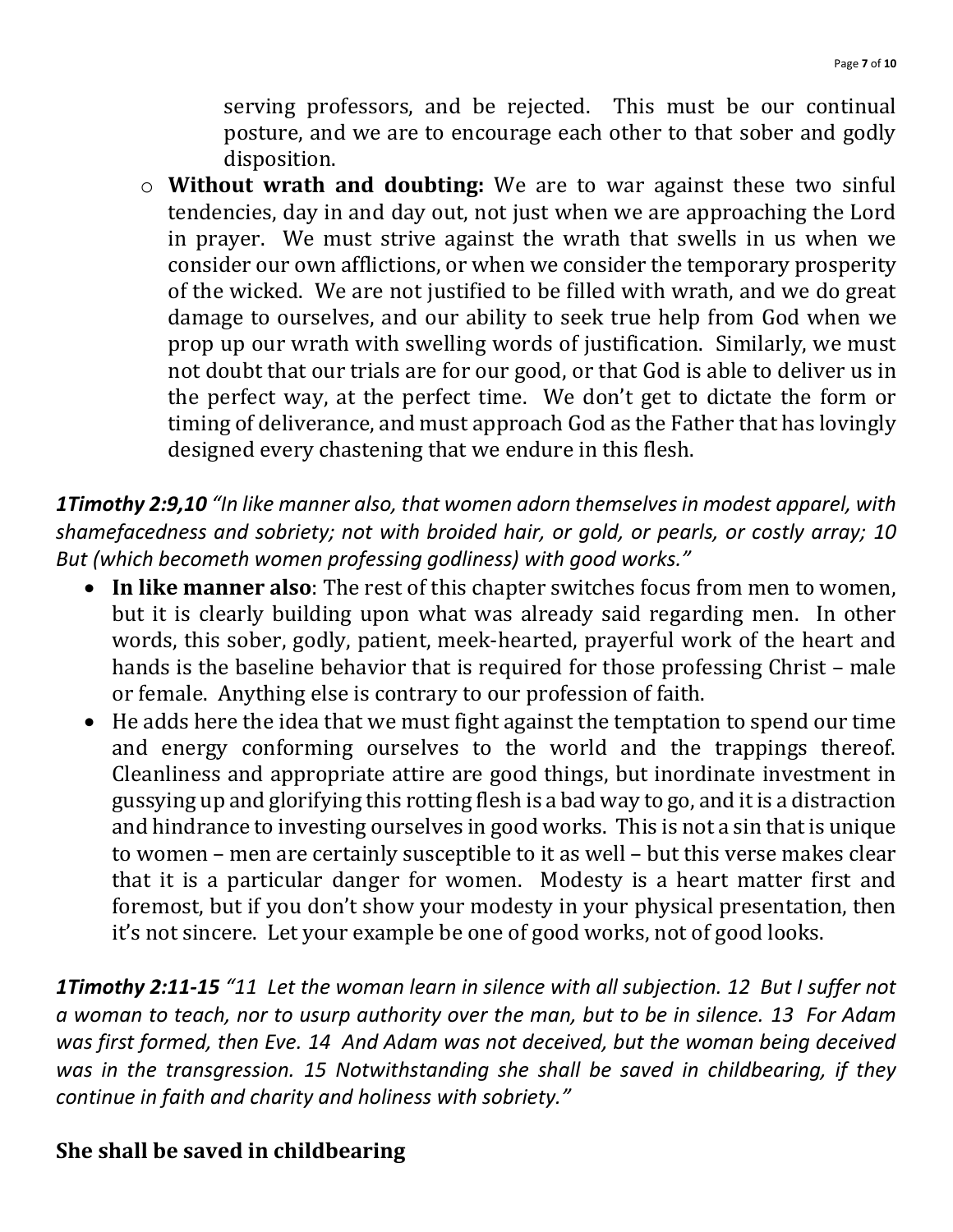- This is a strange turn of phrase that I have come back to often over the years. Over time, it has gone from a curious and mysterious thing to a powerful and hopeful exhortation. I don't think I can do justice to the depth of Paul's meaning here, but I hope to at least get you thinking in the right direction.
- Literal application to a mother:
	- o Childbearing: This does not mean simply birthing a child; this incorporates every bit of physical, mental, and spiritual effort that is required to raise up a child from conception to adulthood, and beyond. This is a process that certainly contains joy, but also much sorrow. (*1Corinthians 7:28*)
	- o Women have a role that is separate and distinct from men. It is useful, needful, and sufficient. The work of a godly wife and mother is spelled out beautifully in Proverbs 31.(sermons: 8/19/2018; 8/26/2018) Her continual and tireless work is to provide for the needs and guide the daily business of her house, training up her children in the Lord, and discharging her duty under the authority of her husband, and with such fidelity that his heart can safely trust in her.
		- *1Timothy 5:14 "14 I will therefore that the younger women marry, bear children, guide the house, give none occasion to the adversary to speak reproachfully."*
		- *Titus 2:3-5 "3 The aged women likewise, that they be in behaviour as becometh holiness, not false accusers, not given to much wine, teachers of good things; 4 That they may teach the young women to be sober, to love their husbands, to love their children, 5 To be discreet, chaste, keepers at home, good, obedient to their own husbands, that the word of God be not blasphemed."*
	- o This is a painful, difficult, pride breaking work of submission. A faithful wife and mother is not about the business of pleasing herself. She is about the business of pleasing her husband (despite his sinfulness), and providing what is true and right for her children (despite their thrashing beneath the yoke). This is not Instagram life. This is a tall order, that requires patient dedication; it begins anew each day with a prayerful heart that desires first to please God, and seeks renewal from Him. It requires a heart that patiently rests in hope, and desires to do good, continuing in faith, charity and holiness with sobriety. Our hearts get tired, angry, jealous, resentful, etc., which causes us to look for new ways to find hope and peace. #Fail We reside under the curse of sin, which makes this whole process painful and sorrowful, and there will be no avoiding that reality while we reside in this corrupted flesh.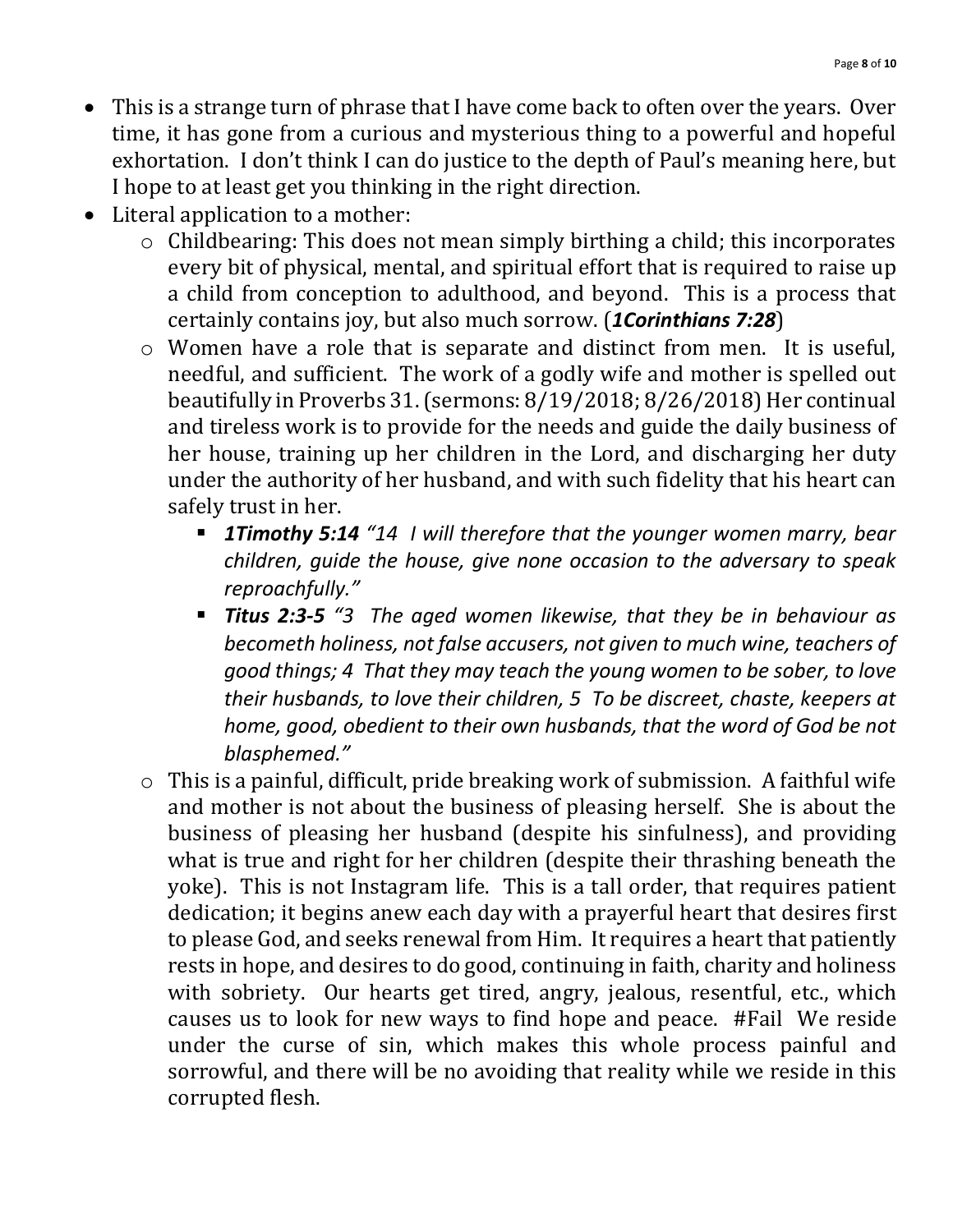- *Genesis 3:16 "16 Unto the woman he said, I will greatly multiply thy sorrow and thy conception; in sorrow thou shalt bring forth children; and thy desire shall be to thy husband, and he shall rule over thee."*
- o This path of sorrow is what God has justly appointed; the sorrows of this life are only just the beginning of what we owe for our sins. BUT – we have hope in Christ! So we submit ourselves to this strait and narrow path that God has lovingly set before us, knowing that it leads to life!
- o The sin-tainted process of childbearing is literally the means by which 1) each of Christ's little ones is brought into this world, and 2) Christ himself was brought into this world. The work of salvation was appointed to run through this physical process, which starts with the basics of a man leaving father and mother to cleave to his wife. And therein lies the horrific violence of the transgender movement.
	- *Malachi 2:14,15 "14 Yet ye say, Wherefore? Because the LORD hath been witness between thee and the wife of thy youth, against whom thou hast dealt treacherously: yet is she thy companion, and the wife of thy covenant. 15 And did not he make one? Yet had he the residue of the spirit. And wherefore one? That he might seek a godly seed. Therefore take heed to your spirit, and let none deal treacherously against the wife of his youth."*
	- **Psalm 127:3-5** "3 Lo, children are an heritage of the LORD: and the fruit *of the womb is his reward. 4 As arrows are in the hand of a mighty man; so are children of the youth. 5 Happy is the man that hath his quiver full of them: they shall not be ashamed, but they shall speak with the enemies in the gate."*
- Application to every member of the church of Jesus Christ:
	- o If you aren't a wife or mother, then you might be wondering how this applies to you. The answer is simple: every bit of it applies directly to every one of us, because we are all a part of the Bride of Christ – His church – His body. We labor to please our husband. The work of "childbearing" within the church is to nurture and admonish the children of God that she brings forth. Each of us has that duty as a part of our ministering to one another. Those opportunities will look a little bit different for each of us based upon age, gender, experience, circumstance, etc., but the concept is the same for all of us. Once we have learned a thing we must put it into practice; with that experience we are to humbly teach it to others. Learn – do – teach. This is the continual work of the church, until each of Christ's sheep are brought into His fold. (Great Commission sermon 5/7/17) It is a work that is focused on the good of others, not the good of my own self, or my own pride. Like the work of a mother, it is a patient work that is to be done with faith, charity